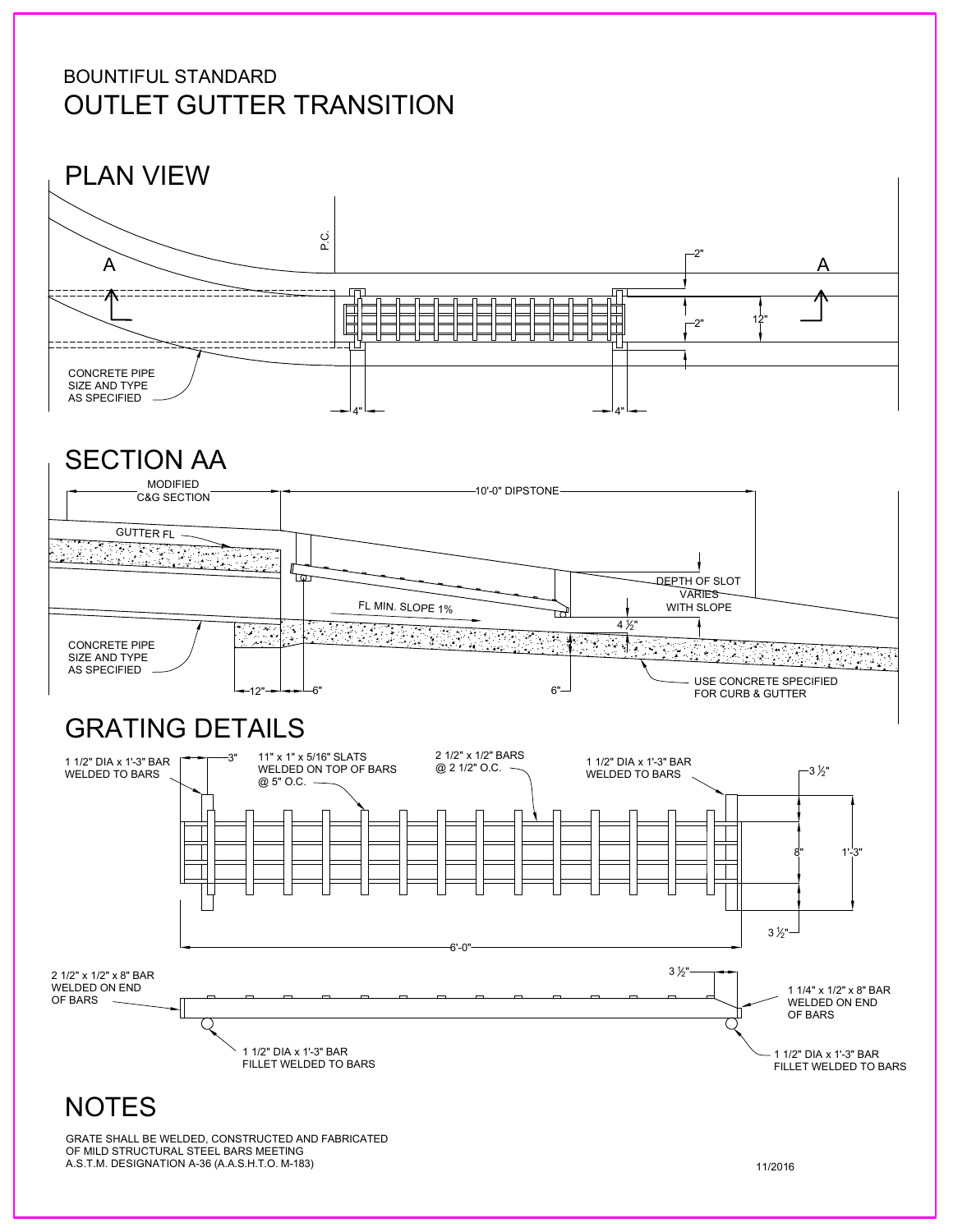

- 
- 3 EMBED REQUIRED PIPES IN BOX WALL WHERE SPECIFIED. 4 FLOW LINE OF CURB & GUTTER TO SLOPE 2 INCHES TO TOP OF GRATE.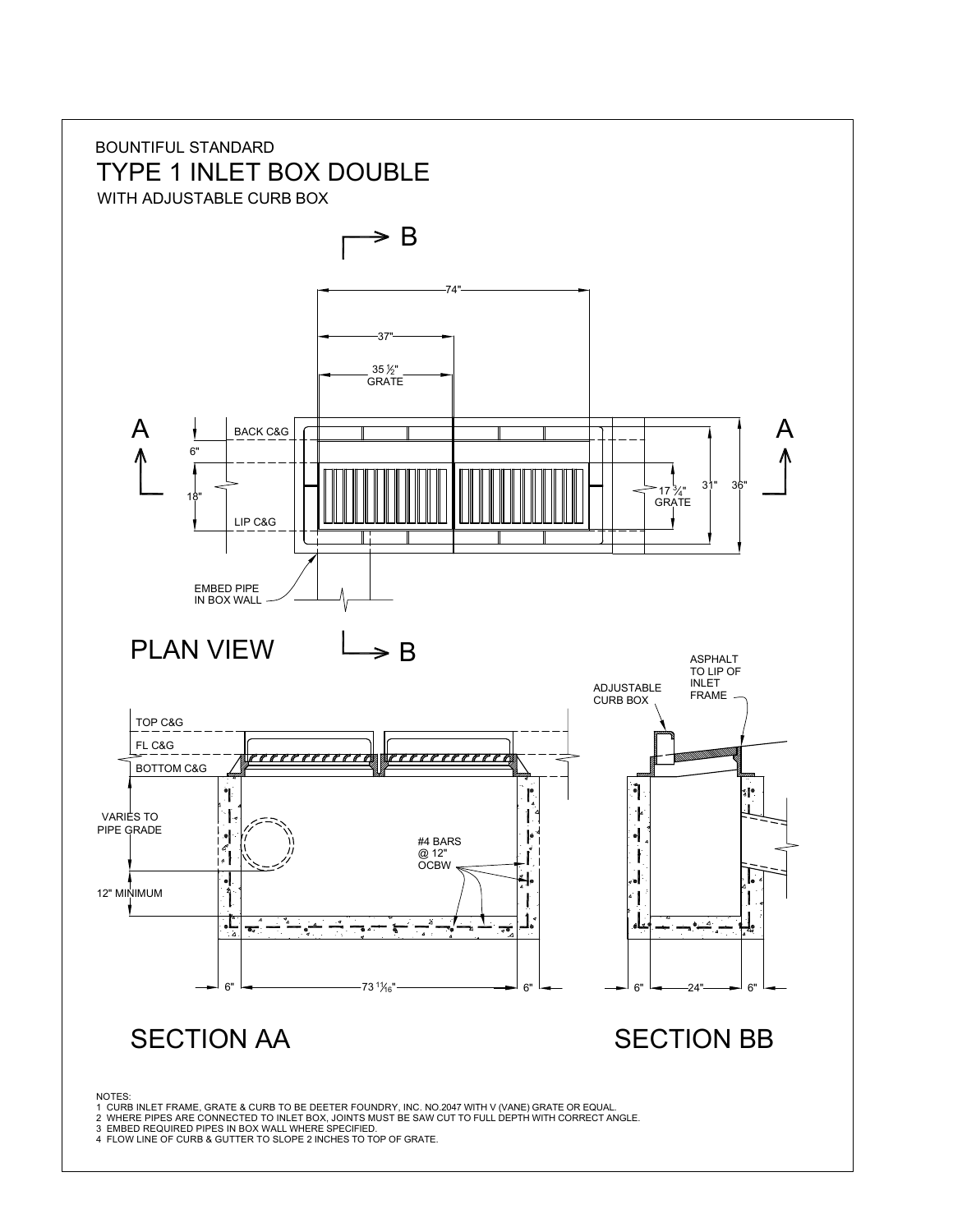

NOTES: 1 CURB INLET FRAME, GRATE & CURB TO BE DEETER FOUNDRY, INC. NO.2047 WITH V (VANE) GRATE OR EQUAL.

2 WHERE PIPES ARE CONNECTED TO INLET BOX, JOINTS MUST BE SAW CUT TO FULL DEPTH WITH CORRECT ANGLE.<br>3 EMBED REQUIRED PIPES IN BOX WALL WHERE SPECIFIED.<br>4 FLOW LINE OF CURB & GUTTER TO SLOPE 2 INCHES TO TOP OF GRATE.